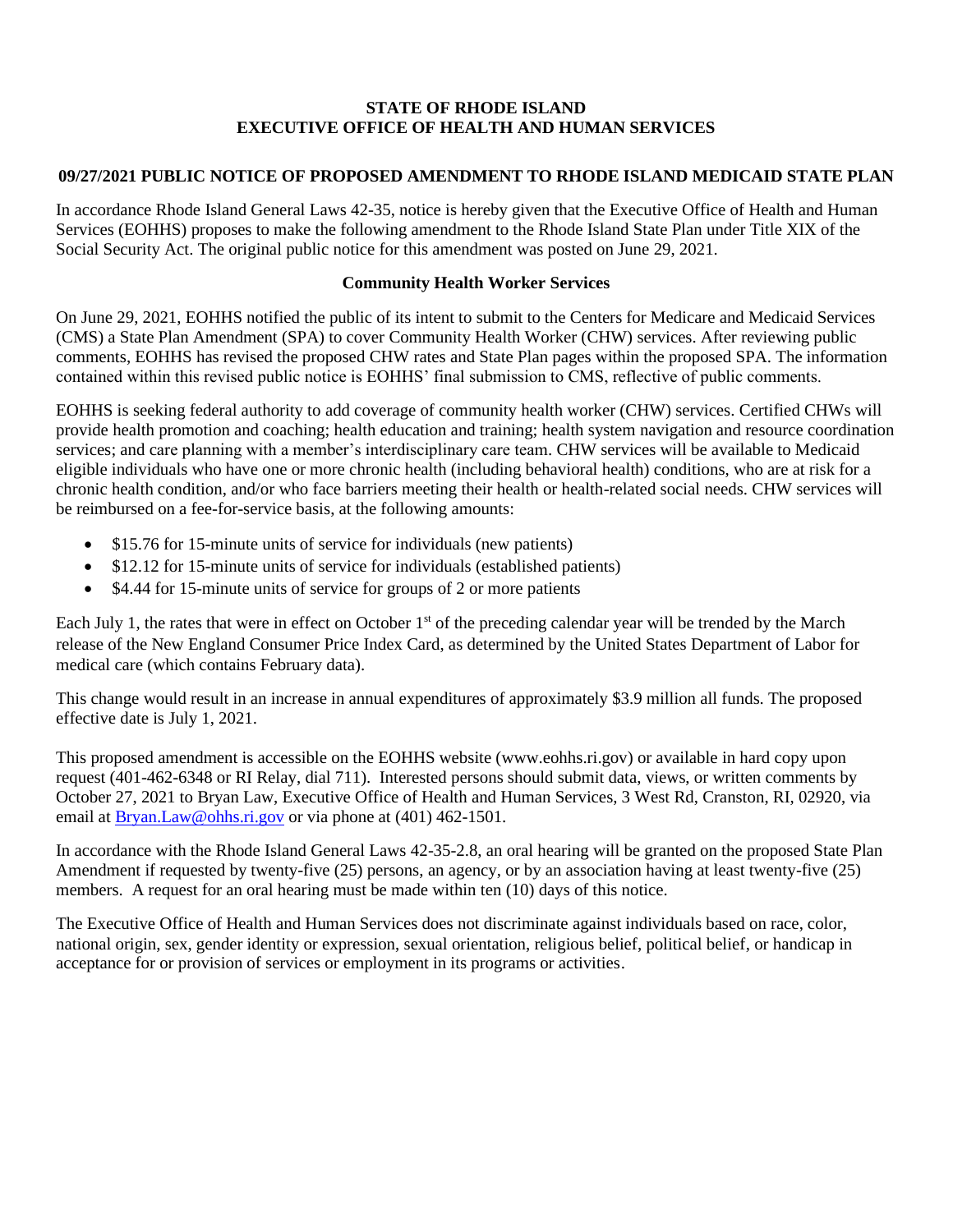# **Community Health Worker Services Benefit:**

## Description of the services and each of the component services:

Community Health Workers (CHW) are frontline public health professionals who often have similar cultural beliefs, chronic health conditions, disability, or life experiences as other people in the same community. As trusted leaders, they often serve as a link between their community and needed health or social services. CHWs help to improve access to, quality of, and cultural responsiveness of service providers. These trusting relationships enable them to serve as a liaison/link/intermediary between health/social services and the community to facilitate access to services and improve the quality and cultural responsiveness of service delivery. CHWs build individual and community capacity by increasing health knowledge and self-sufficiency through a range of activities such as engagement, community education, social support and advocacy. CHWs hold a unique position within an often-rigid health care system in that they can be flexible and creative in responding to specific individual and community needs. The unique strength of CHWs is their ability to develop rapport with people and other community members due to shared culture, community residence, chronic condition, disability, language, and life experiences. They are also able to enhance the cultural and linguistic appropriateness of care and help to counteract factors such as social exclusion, poverty, and marginalization. An important role of the CHW is to advocate for the socioeconomic, environmental, and political rights of individuals and their communities. CHWs often link people to needed health information and services. CHWs address the social and environmental situations that interfere with an individual or community achieving optimal health and well-being.

The following primary, secondary, and tertiary preventive health services are covered when performed by CHWs within the scope of their practice:

- Health Promotion and Coaching for individuals and families, including assessment and screening for healthrelated social needs, setting goals and creating an action plan, on-site observation of beneficiaries' living situations, and providing information and/or coaching*.*
- Health Education and Training for groups of beneficiaries on methods and measures that have been proven effective in preventing disease, disability, and other health conditions or their progression; prolonging life; and/or promoting physical and mental health and efficiency. Health Education and Training services provided by CHWs are covered when the CHW provides the education and/or training using established training materials.
- Health Promotion and Coaching and Health Education and Training Topics may include, but are not limited to:
	- o Injury prevention
	- o Addressing family violence/interpartner violence
	- o Control of asthma
	- o Control of high blood pressure/cardiovascular disease
	- o Control of stress
	- o Control of sexually transmitted disease
	- o Control of toxic agents
	- o Diabetes prevention and control
	- o Chronic pain self-management
	- o Chronic disease self-management
	- o Family planning
	- o Immunizations
	- o Improvement in safety and the environmental health of housing, for example to mitigate asthma risk, risk of injury from unsafe housing, lead exposure, etc.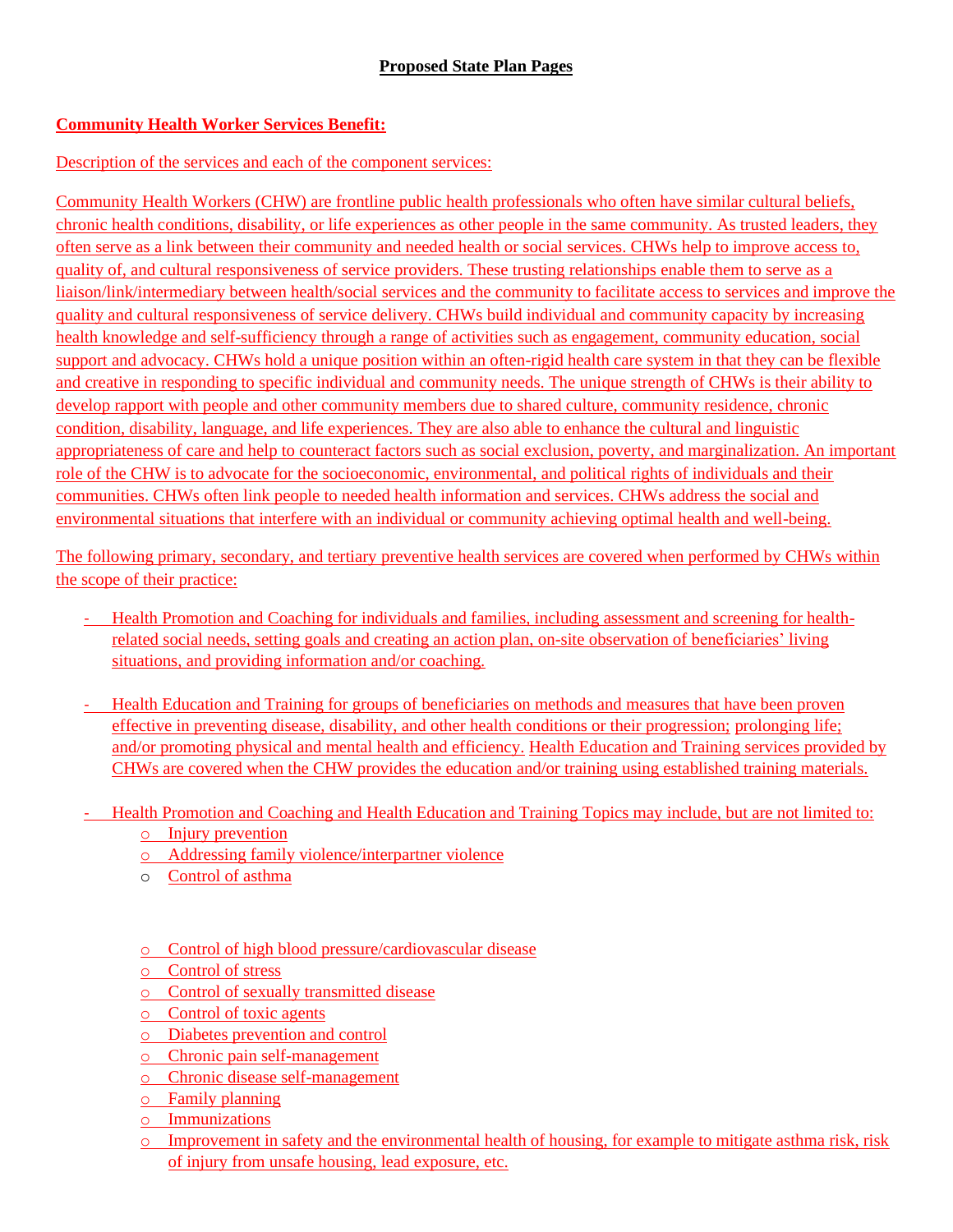- o Improvement in nutrition
- o Improvement of physical fitness
- o Occupational safety and health
- o Pregnancy, infant care, and other family home visiting, including but not limited to prevention of fetal alcohol syndrome/neonatal abstinence syndrome
- o Reduction in the misuse of alcohol or drugs
- o Tobacco cessation
- o Promotion of preventative screenings, such as cancer screenings
- Health system navigation and resource coordination services, including:
	- o Helping to engage, re-engage, or ensure patient-led follow-up in primary care; routine preventive care; adherence to treatment plans; and/or self-management of chronic conditions
	- o Helping a beneficiary find Medicaid providers to receive a covered service
	- o Helping a beneficiary make and keep an appointment for a Medicaid covered service
	- o Arranging transportation to an appointment for a Medicaid covered service
	- o Attending an appointment with a beneficiary for a Medicaid covered medical service
	- o Helping a beneficiary find and access other relevant community resources
	- o Accompanying a beneficiary to other relevant community resources
	- o Helping a beneficiary with a telehealth appointment and/or educating a member on the use of telehealth technology
- Care planning with a beneficiary's interdisciplinary care team as part of a team-based, person-centered approach to improve members' health by meeting a beneficiary's situational health needs and health-related social needs, including time-limited episodes of instability and ongoing secondary and tertiary prevention for members with chronic condition management needs.
- Services, including initial visits, may be delivered in a medical clinic setting or in a community setting, including but not limited to beneficiaries' homes.

## Eligibility:

Beneficiaries are eligible to receive services from a CHW when the CHW service is medically necessary. CHW services are considered medically necessary for beneficiaries with one or more chronic health (including behavioral health) conditions, who are at risk for a chronic health condition, and/or who face barriers meeting their health or health-related social needs are eligible to receive services from a CHW.

The determination of whether a beneficiary meets the medical necessity criteria for CHW services shall be based on the presence of one or more of the following:

- Diagnosis of one or more chronic health (including behavioral health) conditions;
- Presence of medical indicators of rising risk of chronic disease (e.g., elevated blood pressure, elevated blood glucose levels, etc., that indicate risk but do not yet warrant diagnosis of a chronic condition);
- Presence of known risk factors including tobacco use, excessive alcohol use, and/or drug misuse;
- Results of a social determinant of health screening indicating unmet health-related social needs;
- One or more visits to a hospital emergency department;
- One or more hospital inpatient stays, including stays at a psychiatric facility;
- One or more stays at a detox facility;
- Two or more missed medical appointments; and/or
- Beneficiary expressed need for support in health system navigation or resource coordination services.

CHW services must be recommended by licensed practitioner of the healing arts within the scope of their practice under State law.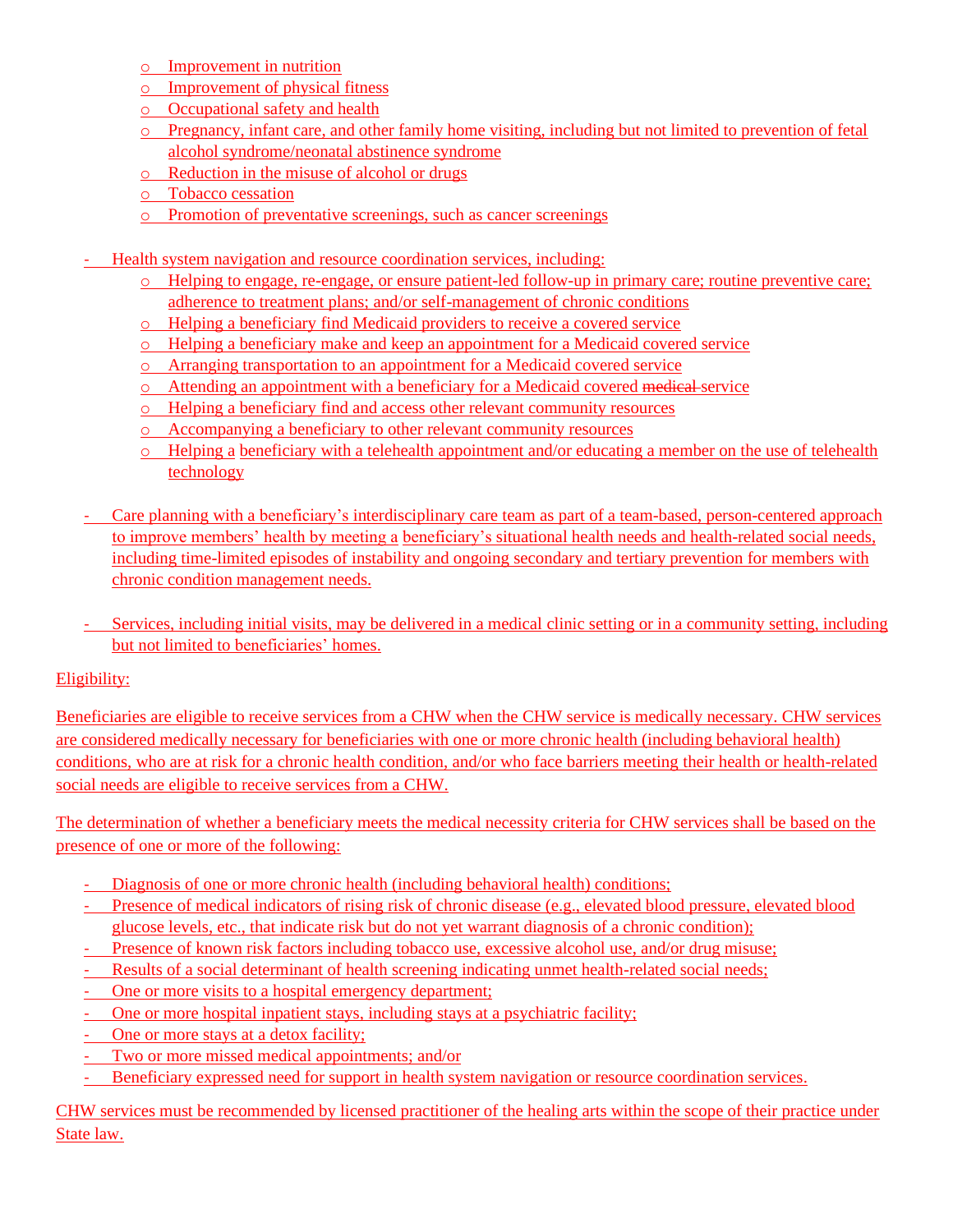### **Provider Qualifications:**

Providers may bill for CHW services provided by a CHW who:

- 1. Is certified by the Rhode Island Certification Board as a CHW; or
- 2. Has an employer-approved plan for working toward RI certification to be achieved within 18 months.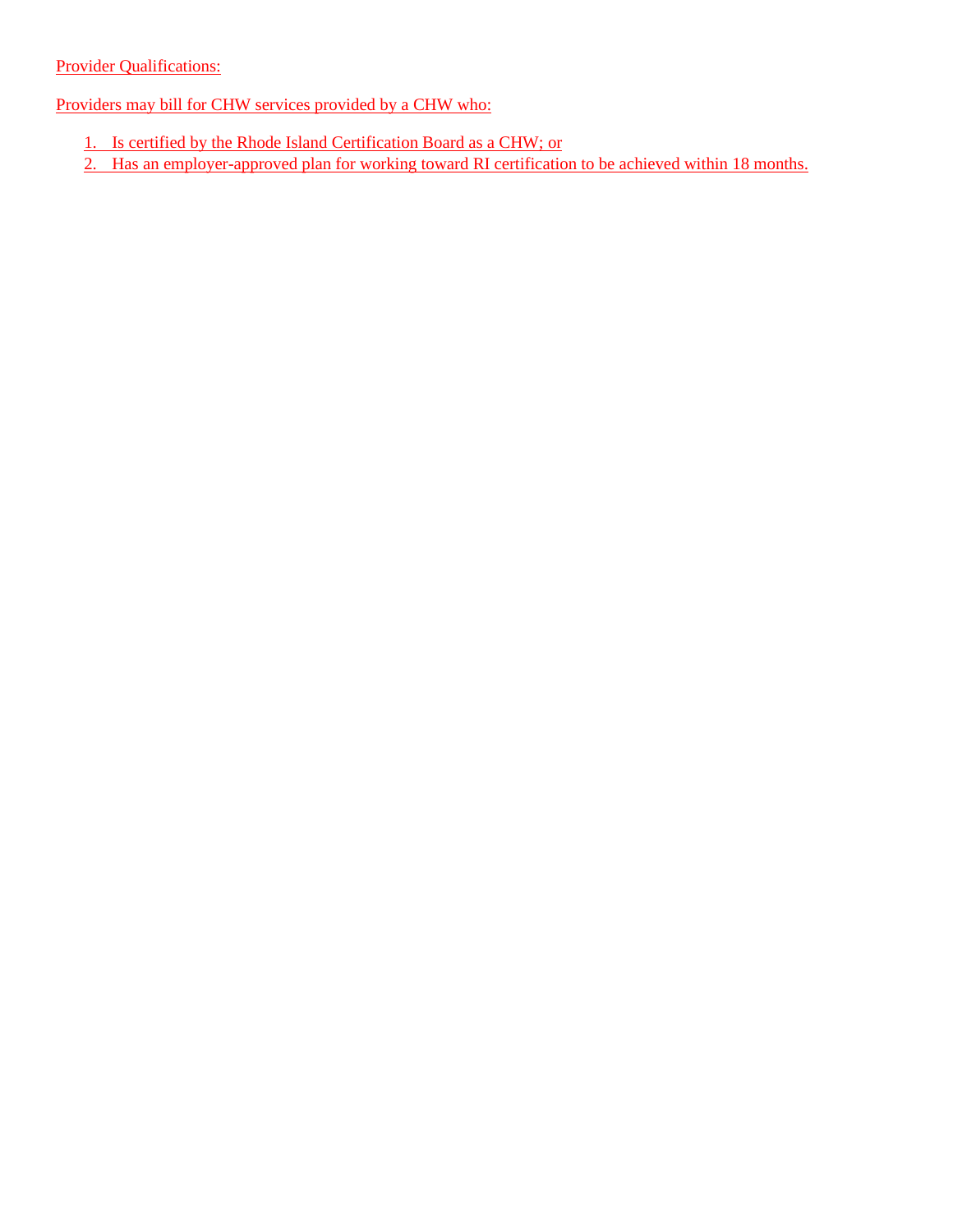### **Community Health Worker Services Payment:**

Payment methodology:

Service time billed must be for either direct contact with a beneficiary (in-person or through telehealth) or for collateral services on an individual basis. Collateral services are those delivered on behalf of an individual beneficiary but that are not delivered in that beneficiary's presence/directly to the beneficiary. The collateral service must actively involve the beneficiary in the sense of being tailored to the beneficiary's individual needs. There may be times when, based on clinical judgment, the beneficiary is not present during the delivery of the service, but remains the focus of the service. Of the covered services listed above, the following may be delivered as a collateral service:

- 1. Beneficiary assessment as part of health promotion and coaching
- 2. Health system navigation and resource coordination, including:
	- a. Helping a beneficiary find Medicaid providers to receive a covered service
	- b. Helping a beneficiary make and keep an appointment for a Medicaid covered service
	- c. Arranging transportation to an appointment for a Medicaid covered service
	- d. Helping a beneficiary find and access other relevant community resources.
- 3. Care planning with a beneficiary's interdisciplinary care team as part of a team-based, person-centered approach to improve members' health by meeting a beneficiary's situational health needs and health-related social needs, including time-limited episodes of instability and ongoing secondary and tertiary prevention for beneficiaries with chronic condition management needs

Rates established are inclusive of travel time and time spent conducting outreach to a new patient not yet receiving any CHW services.

The bases of payment are:

- 1. 15-minute units of service for individuals (new patients)
- 2. 15-minute units of service for individuals (established patients)
- 3. 15-minute units of service for groups of 2 or more beneficiaries

A given provider may bill up to twelve (12) units of service time per individual beneficiary per day. A provider may request prior authorization to exceed this number of units when medically necessary for a particular beneficiary.

Rates and Rate Increases:

The current rates will be published at: https://eohhs.ri.gov/providers-partners/fee-schedules. These rates are effective as of July 1, 2021.

The following methodology will be used to calculate annual adjustments to rates for CHW services: